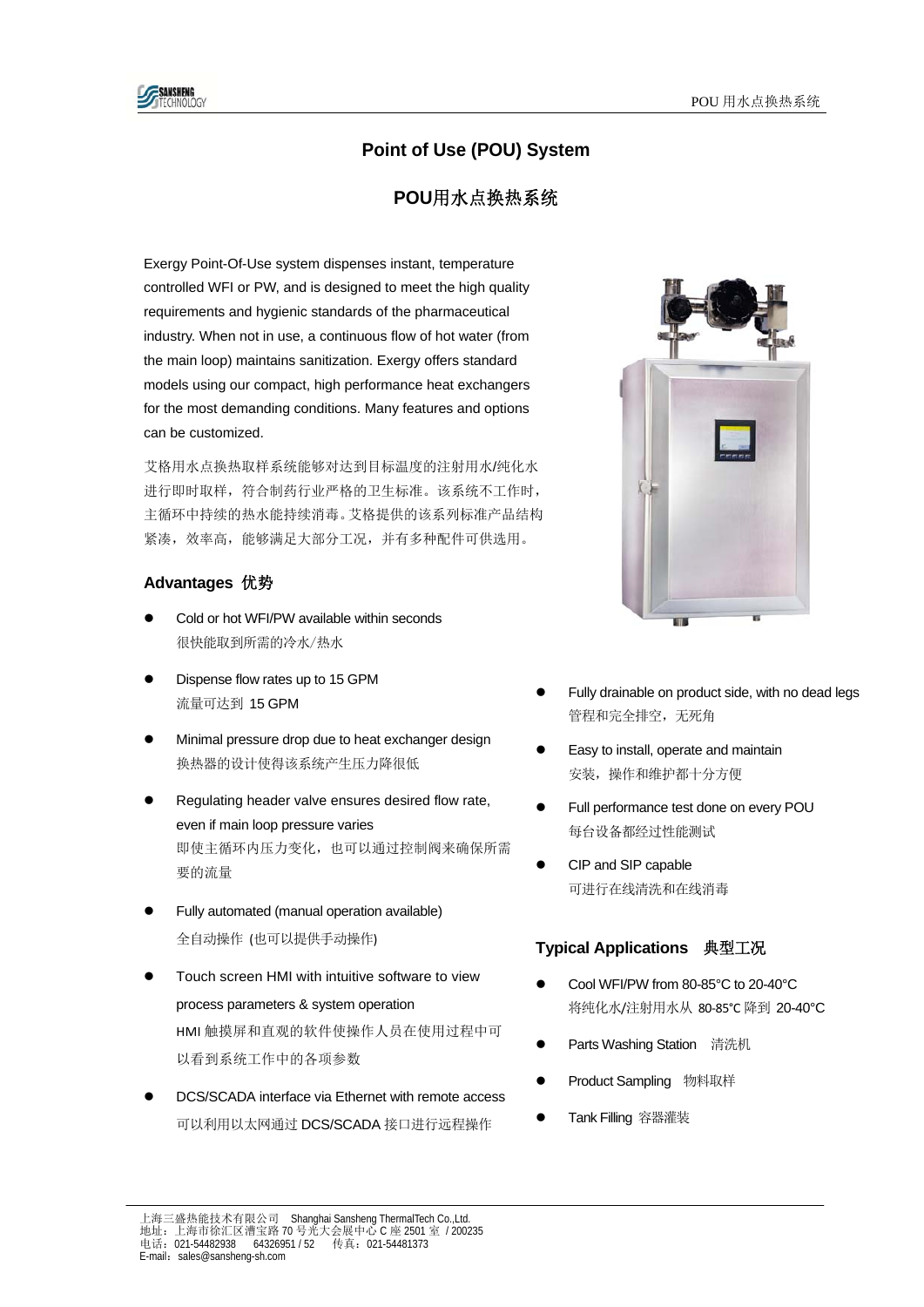## **Design Features** 设计特点

- Enclosed locking cabinet 外壳全封闭
- Double tube sheet heat exchanger eliminates risk of cross contamination between product and working fluids 无菌级双管板换热器能避免管程和壳程流体交叉污染
- 316L stainless steel construction 316L 不锈钢材质
- All product contact surfaces are passivated, less than 20 Ra and electropolish available 产品表面均经过钝化处理, 抛光精度达到 Ra20 微英寸
- ASME BPE Compliant 符合 ASME BPE 标准

#### **Documentation** 文件资料

- FAT Report (Component Certs & MTR's, Orbital Weld Logs, Inspection, Leak Test, Passivation, Performance Reports) FAT 工厂验收报告 (零件证书, 焊接记录, 泄漏测试, 钝化处理报告和性能报告)
- Quality Assurance Plan (QAP) QAP 质量保证计划
- Design Qualification (DQ) DQ 设计验证
- Install, Operating & Maintenance Manual 安装、操作、维护手册

#### **Partial Client List** 部分客户

- Bayer Corporation 拜耳
- Emergent Biosolutions
- Sigma-Aldrich 西格玛-奥德里奇
- WuXi AppTec 药明康德
- Nano Therapeutics
- Pearl Therapeutics
- Reliance Life Sciences
- Perrigo
- Johnson &Johnson Neutrogena 强生·露得清
- Texas A & M (TAMUS) 德克萨斯州农工大学



**POU** 用水点换热系统演示图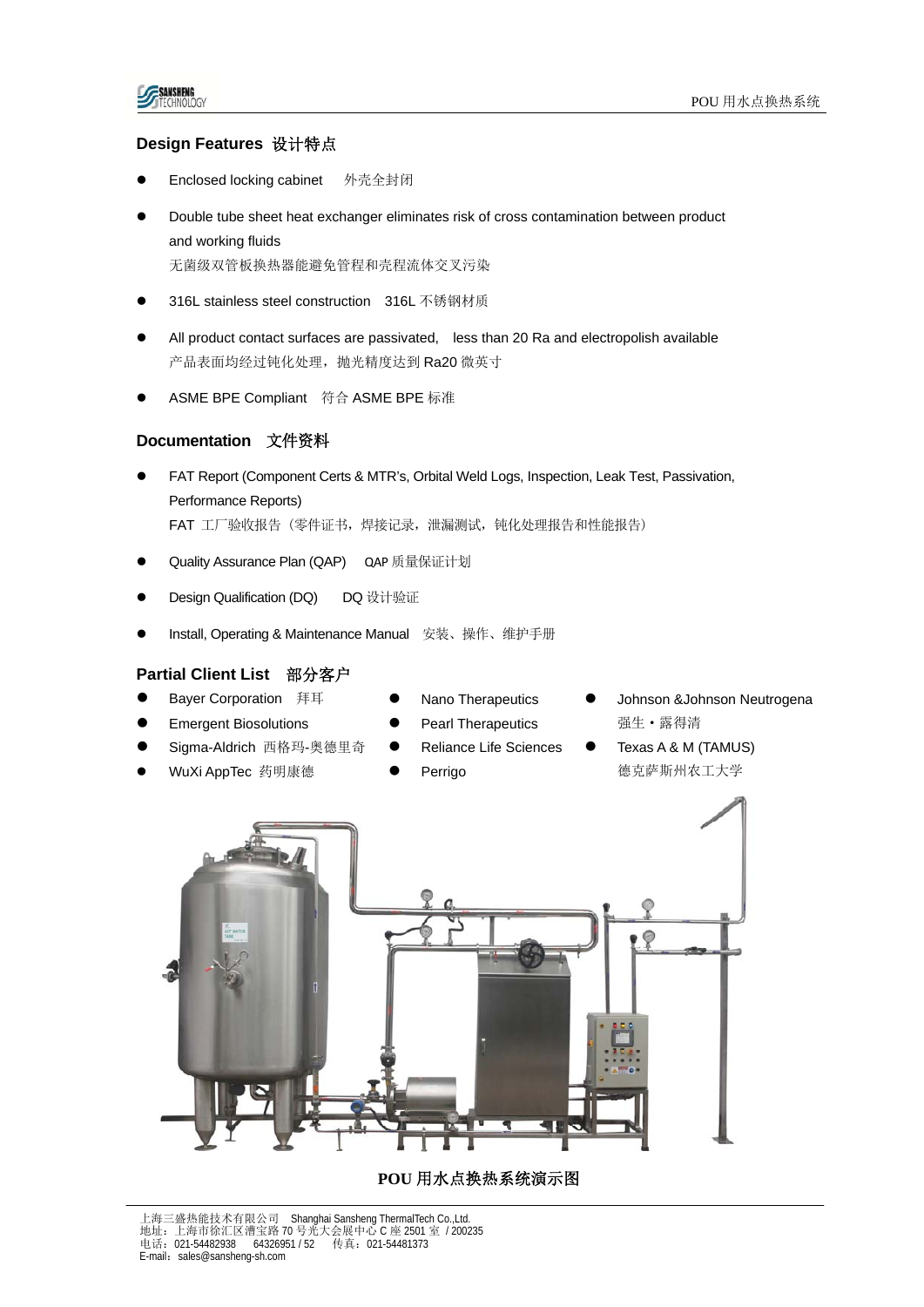

# **Typical Process Modes** 流程



**3**、**DISPENSING OF COOL PW/WFI WATER** 放出冷却的 **WFI** 或纯化水



## **5**、**BACK TO NORMAL STAGE** 回到初始状态



上海三盛热能技术有限公司 Shanghai Sansheng ThermalTech Co.,Ltd. 地址:上海市徐汇区漕宝路 70 号光大会展中心 C 座 2501 室 / 200235 电话: 021-54482938 64326951 / 52 传真: 021-54481373<br>E-mail: sales@sansheng-sh.com

 **1**、**NORMAL SYAGE** 初始状态 **<sup>2</sup>**、**START & COOLING CYCLE** 开始**&**冷循环



**4**、**STOP OF DISPENSING OF COOL PW/WFI WATER** 停止放水